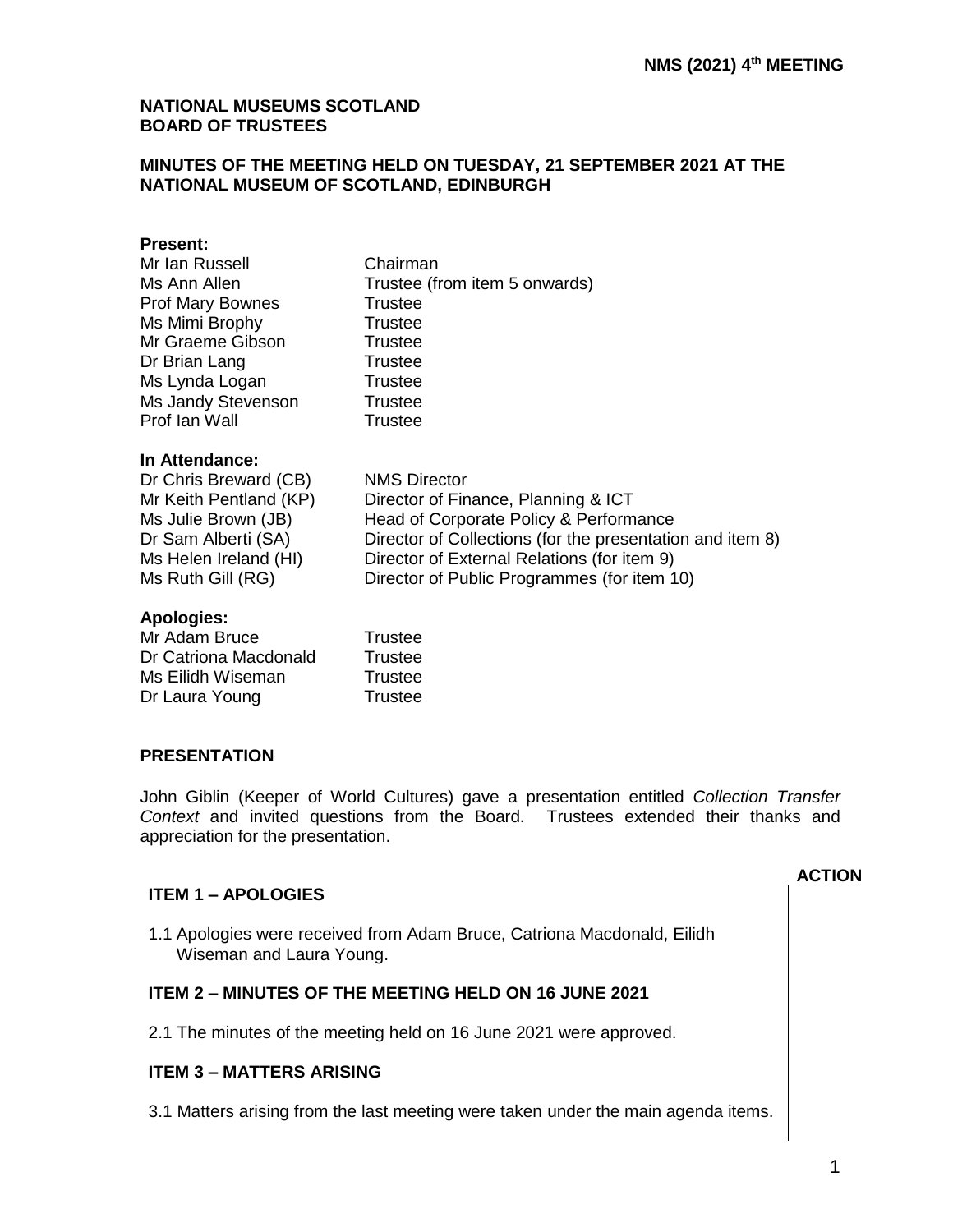# **ITEM 4 – DECLARATION OF INTERESTS**

4.1 It was noted that there were no declarations of interests from Board members in relation to the substantive items on the agenda.

# **ITEM 5 – DIRECTOR'S REPORT TO THE TRUSTEES NMS (2021) 25**

5.1 The Director presented his report which had been circulated. A number of matters were discussed including:

- Engagement with the new Minister for Culture, Europe & International Development and other new, key ministers.
- The ongoing importance of our national role in supporting the museum sector.
- Recent consultations to which NMS had responded.
- Recruitment and retainment.

# **ITEM 6 – FINANCIAL REPORT NMS (2021) 26**

6.1 Keith Pentland presented his report which had been circulated.

6.2 The Board of Trustees noted:

- Current information suggested NMS would break even.
- The budget assumptions regarding the forecasted use of Covid Consequential funding.
- A request to reallocate a capital project underspend to another capital project had been turned down by the Scottish Government.

6.3 In response to a query regarding rising utility costs, K Pentland confirmed that NMS was part of the overarching Scottish Government procurement contract for energy.

# **ITEM 7 – ANNUAL REPORT AND ACCOUNTS 2020/21 NMS (2021) 27**

7.1 Keith Pentland presented the Annual Report & Accounts 2020/21 which had been circulated. He confirmed that earlier versions of the Report & Accounts had been reviewed by the Finance Committee and Audit & Risk Committee, with detailed presentational changes arising from their deliberations now incorporated into the final draft along with the final audit certificate.

7.2 The Board approved the Annual Report & Accounts for 2020/21 and the sending of an appropriate letter of representation from the Accountable Officer to the auditors.

7.3 Jandy Stevenson (Chair of the Audit & Risk Committee) gave a verbal update on the facility loan to NMSE Ltd.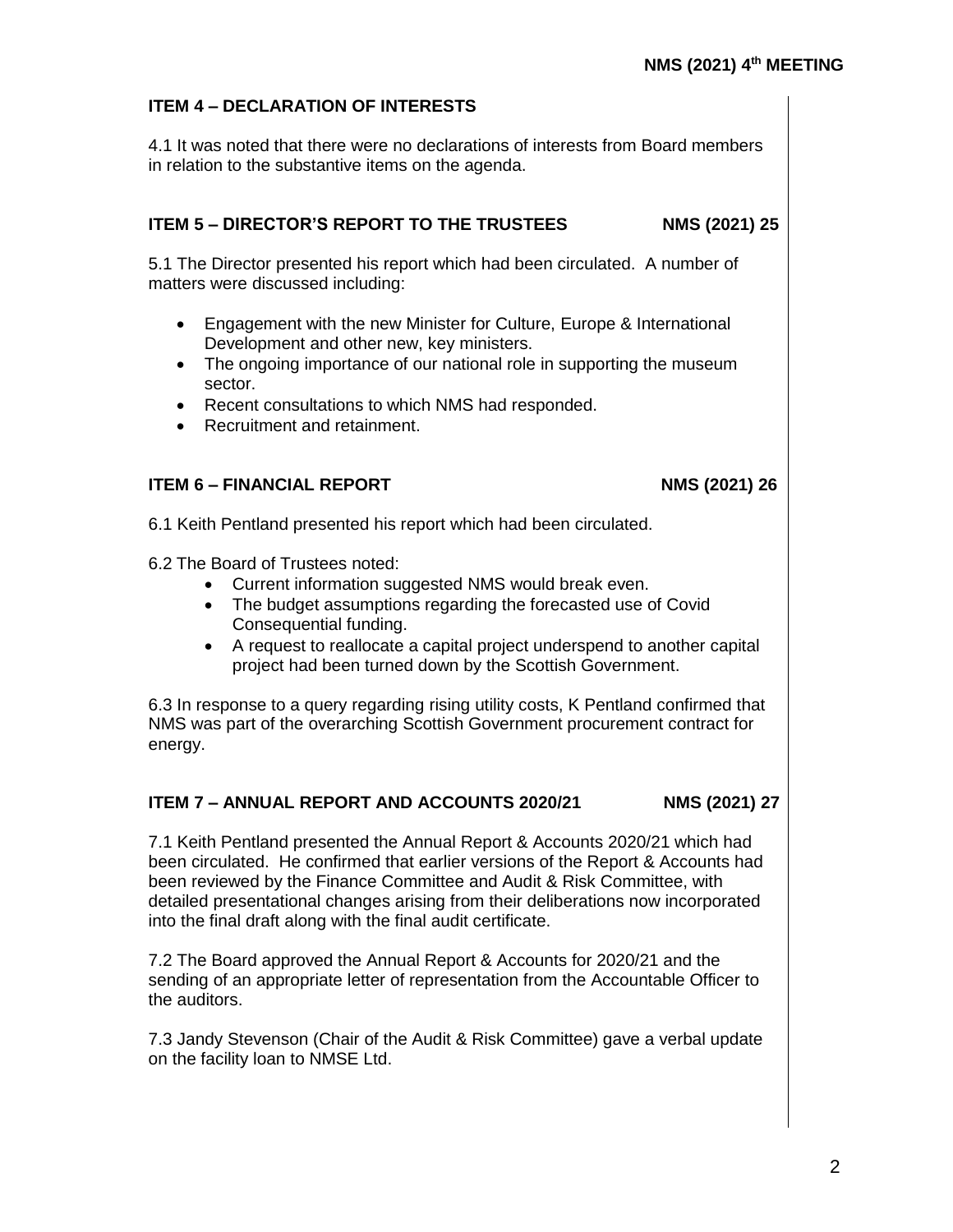| <b>ITEM 8 - COLLECTIONS &amp; RESEARCH REPORT</b><br>NMS (2021) 28                                                                                                                                                                                                                                                          |           |
|-----------------------------------------------------------------------------------------------------------------------------------------------------------------------------------------------------------------------------------------------------------------------------------------------------------------------------|-----------|
| 8.1 Sam Alberti joined the meeting to present the Collections & Research Report<br>which had been circulated.                                                                                                                                                                                                               |           |
| 8.2 Trustees noted the Report and endorsed the new format. Congratulations were<br>extended to our research teams on the great progress made despite Covid-19.                                                                                                                                                              |           |
| 8.3 Sam Alberti shared the Collections Directorate's aim to undertake a major<br>research project on the history of Scotland which would, in turn, inform the planning<br>of the renewed Scotland Galleries at the National Museum of Scotland. Trustees<br>welcomed the news and asked to be kept updated on its progress. | <b>SA</b> |
| 8.4 Further to the verbal report given at the last meeting, Sam Alberti and Brian<br>Lang (Chair of the Acquisitions Committee) gave an update on the potential major<br>acquisition. There followed a conversation regarding the associated fundraising.                                                                   |           |
| NMS (2021) 29<br><b>ITEM 9 - ENDORSEMENT OF EXTERNAL INITIATIVES:</b><br><b>POSITION PAPER</b>                                                                                                                                                                                                                              |           |
| 9.1 Helen Ireland joined the meeting to present the paper trailed at the last Board<br>meeting (ref. minute item 10.5) regarding the number and range of external<br>initiatives NMS was asked to endorse.                                                                                                                  |           |
| 9.2 Following discussion, Trustees approved the proposed position and procedure<br>to be adopted across the organisation.                                                                                                                                                                                                   |           |
| 9.3 H Ireland confirmed that records would be kept on the initiatives endorsed/not<br>endorsed by NMS and undertook to ensure that:                                                                                                                                                                                         |           |
| Assurances would be provided regarding those not signed as to the<br>٠<br>measures the organisation does have in place.<br>The Board would be kept updated on signed initiatives and any key points<br>$\bullet$<br>relating to the others would be highlighted.                                                            | HI        |
| <b>ITEM 10 - NATIONAL MUSEUM OF FLIGHT STRATEGY</b><br>NMS (2021) 30                                                                                                                                                                                                                                                        |           |
| 10.1 Ruth Gill joined the meeting to present the paper which had been circulated.<br>She explained that this new strategy:                                                                                                                                                                                                  |           |
| Set out the fundamental and broad principles that would guide future<br>٠<br>development at the National Museum of Flight.<br>Was a synthesis of our organisational learning and operational experience,<br>$\bullet$<br>as well as our reflections on past project work.<br>Focused on the next 10 years.                  |           |
| Served as a central driver for our planning and investment at the site.<br>٠                                                                                                                                                                                                                                                |           |
| 10.2 Trustees welcomed the paper and noted that input had been sought in<br>advance from the Estates Committee.                                                                                                                                                                                                             |           |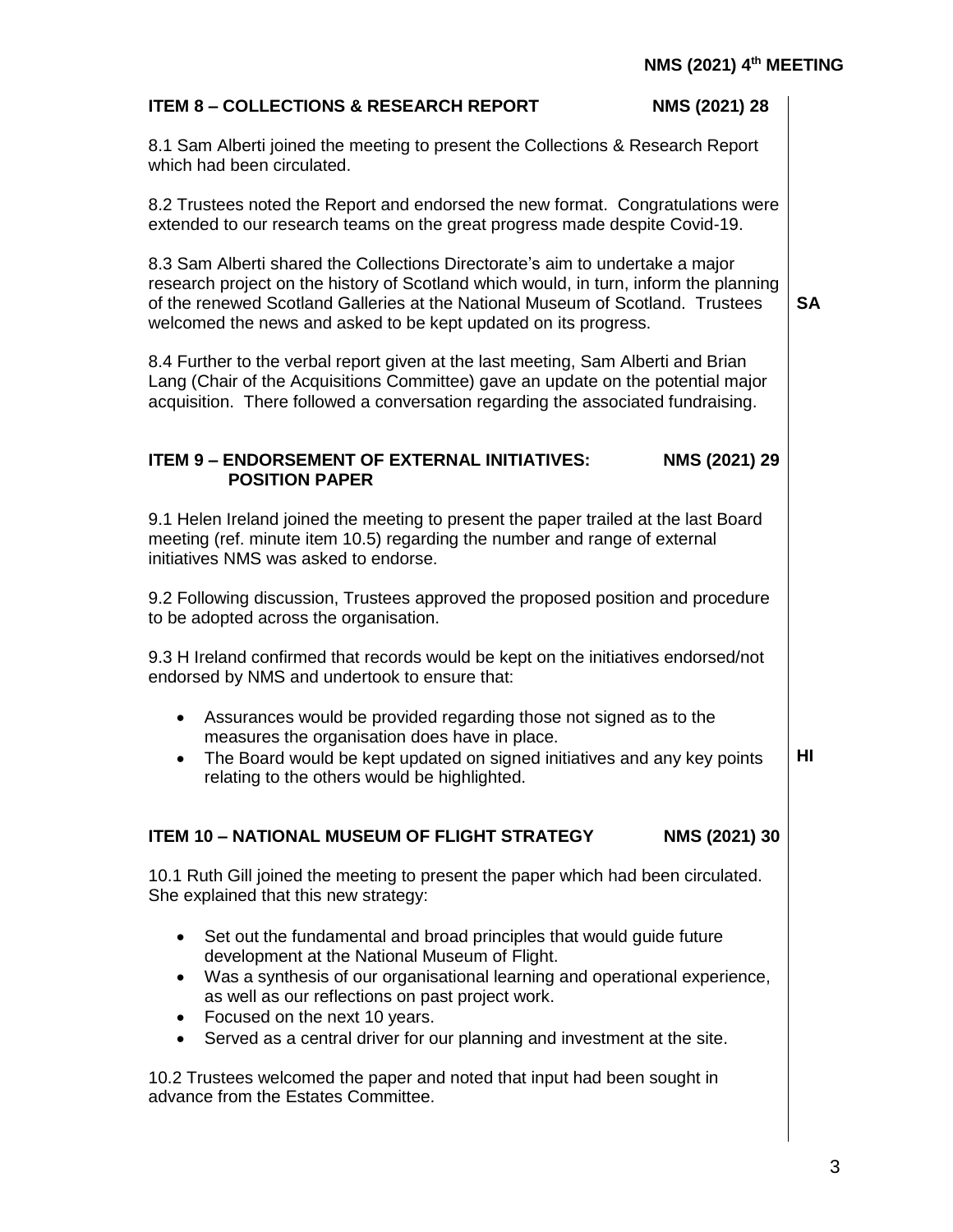**RG**

10.3 Following a wide-ranging discussion, the Board of Trustees:

- Approved the strategic way forward for the National Museum of Flight
- Noted that a new site Masterplan and an Implementation Plan would be brought to the Board in the coming months.

### **ITEM 11 – REPORTS FROM COMMITTEES**

### **(i) National Museums Scotland Enterprises Ltd Board**

11.1 The Chairman noted that the draft minutes of the NMSE Ltd Board meeting held on 18 June 2021 had been circulated.

11.2 Trustees congratulated Jandy Stevenson on her appointment as the new Chair of the NMS Ltd Board at the meeting.

11.3 Jandy Stevenson gave an update on the improvement in hospitality & events bookings and in retail spend following reopening, and she congratulated the NMSE Ltd staff on their ongoing energy and enthusiasm.

### **(ii) Estates Committee**

11.4 The Chairman noted that the draft minutes of the Estates Committee meeting held on 07 July 2021 had been circulated.

11.5 Ann Allen (Chair) gave a verbal update on estates staffing and the facilities management contract which was currently out to tender.

#### **(iii) Personnel & Remuneration Committee**

11.6 The Chairman noted that the draft minutes of the Personnel & Remuneration Committee meeting held on 13 July 2021 had been circulated.

11.7 Mary Bownes highlighted that the Committee was sending a letter of appreciation to our volunteers, thanking them for their hard work and commitment and letting them know that NMS was looking forward to as many returning to our sites as was possible in due course.

### **(iv) Finance Committee**

11.8 The Chairman noted that the draft minutes of the Finance Committee meeting held on 16 August 2021 had been circulated.

11.9 Lynda Logan (Chair) highlighted the Committee's decision to increase the number of its meetings per year from the start of 2022.

**KP**

#### **(v) Audit & Risk Committee**

11.10 The Chairman noted that the draft minutes of the Audit & Risk Committee meeting held on 10 September 2021 had been circulated.